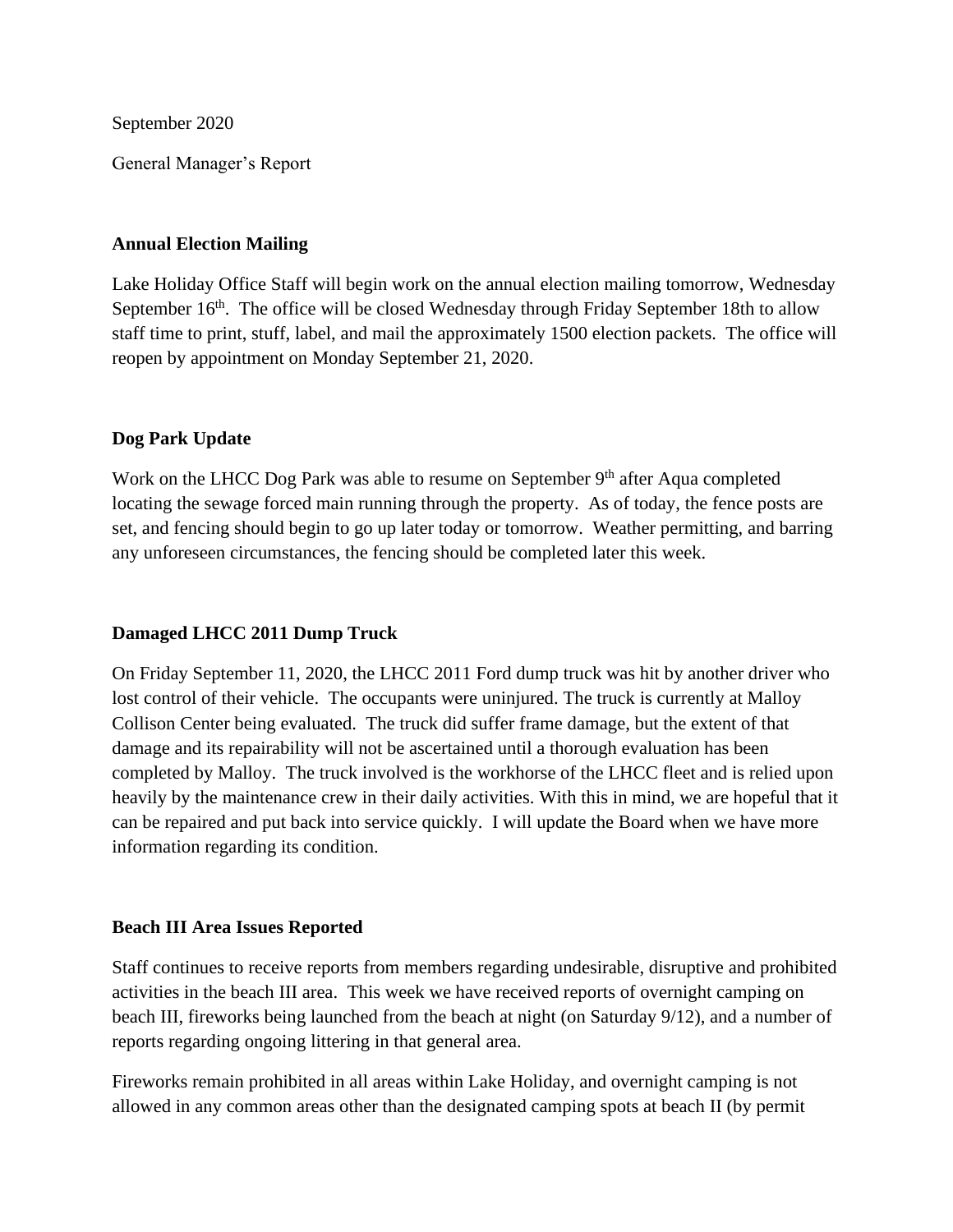only). We ask that all members observe and respect these restrictions for the benefit of the membership.

# **Upcoming Scheduled Repairs/Work**

Wilson's Asphalt Repair is scheduled to restripe the speed humps throughout Lake Holiday around the first week of October (an exact date has not been set). The striping will include the application of reflective silica grit which will help make the humps more readily visible for night drivers.

Wilson's has also been contacted regarding filling asphalt cracks and sealing the front gate entry lanes as well as remarking all pavement in that area. At this point, they are behind on the season and depending upon the weather later this fall, may or may not be able to get to this portion of the work this year. If not, we will schedule the work for spring instead, but are hopeful that we can have it completed prior to cold weather.

E.R. Neff Excavating is scheduled to be onsite around the end of this month to begin some improvements on the south side emergency exit road. Primarily this work will focus on correcting/improving drainage issues which are negatively impacting the roadway, followed by some surface grading of portions of the road itself, along with the addition of stone as necessary.

The Maintenance crew will begin pressure washing/cleaning, and then, staining the Clubhouse deck in the coming weeks in order to provide additional surface protection for the coming winter. The deck surface is showing its age at this point with checking, board deterioration, etc., but with the replacement of a few planks, and continued sealing, the surface should be able to make it a few more years before total replacement is necessary. The surface is currently scheduled (tentatively) for replacement in 2025 according to the approved Replacement Reserve plan.

Respectfully submitted by:

Mike Goodwin, LHCC GM

September 15, 2020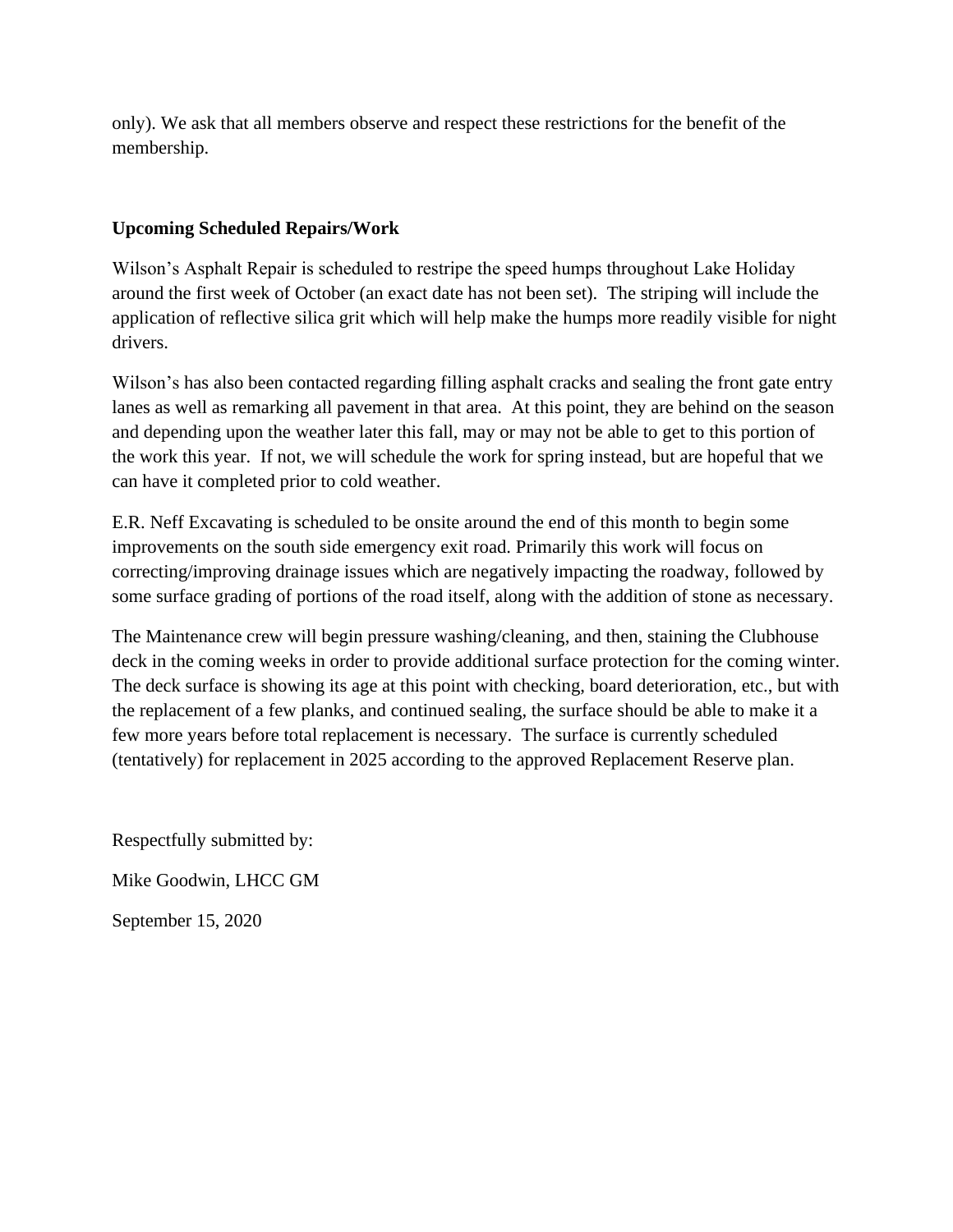

www.fosr.org

Date: August 26, 2020 Laboratory Personnel: Karen Andersen Organization/Location of Samples: Lake Holiday Colilert 18 hr Quantifying *E. coli* Concentrations

| Catalog # | WP200I-18    |
|-----------|--------------|
| Part #    | 98-08877-00  |
| Lot #     | <b>BS202</b> |
| Exp. Date | 28 JUN 2021  |

| Site Name/ID: LH 1: Beach I (water<br>sample collected from lake*)           | Date Collected: 08.26.2020              | Time Collected: 10:11                          |  |
|------------------------------------------------------------------------------|-----------------------------------------|------------------------------------------------|--|
| Undiluted: X<br>Diluted:                                                     | Quantity: 100 ml<br>Tray Well Count: 97 |                                                |  |
| Set Up Date: 08.26.2020                                                      | 13:49<br>Time In Incubator:             | $35.0^{\circ}$ C<br>Incubator Temp:            |  |
| Read Date: 08.27.2020                                                        | Time Out Incubator: 08:51               | $35.0^{\circ}$ C<br>Incubator Temp:            |  |
| # Positive Large Wells: 43                                                   | # Positive Small Wells: 11              | MPN E. coli CFUs per 100 ml<br>sample: 121.1   |  |
| Site Name/ID: LH 2: Beach II (water<br>sample collected from lake*)          | Date Collected: 08.26.2020              | Time Collected: 09:44                          |  |
| Undiluted: X<br>Diluted:                                                     | Tray Well Count: 51<br>Quantity: 100 ml |                                                |  |
| Set Up Date: 08.26.2020                                                      | Time In Incubator:<br>13:49             | $35.0^{\circ}$ C<br>Incubator Temp:            |  |
| Read Date: 08.27.2020                                                        | Time Out Incubator: 08:51               | $35.0^{\circ}$ C<br>Incubator Temp:            |  |
| # Positive Wells:<br>3                                                       |                                         | MPN E. coli CFUs per 100 ml<br>sample:<br>3.1  |  |
| Site Name/ID: LH 4: Isaacs Creek<br>Cove (water sample collected from lake*) | Date Collected: 08.26.2020              | Time Collected: 09:30                          |  |
| Undiluted: X<br>Diluted:                                                     | Tray Well Count: 51<br>Quantity: 100 ml |                                                |  |
| Set Up Date: 08.26.2020                                                      | 13:49<br>Time In Incubator:             | $35.0^{\circ}$ C<br>Incubator Temp:            |  |
| Read Date: 08.27.2020                                                        | Time Out Incubator: 08:51               | $35.0^{\circ}$ C<br>Incubator Temp:            |  |
| # Positive Wells:<br>49                                                      |                                         | MPN E. coli CFUs per 100 ml<br>sample: 165.2   |  |
| Site Name/ID: LH 5: Yeiders Run<br>Cove (water sample collected from lake*)  | Date Collected: 08.26.2020              | Time Collected: 08:10                          |  |
| Undiluted: X<br>Diluted:                                                     | Quantity: 100 ml<br>Tray Well Count: 97 |                                                |  |
| Set Up Date: 08.26.2020                                                      | Time In Incubator:<br>13:49             | $35.0^{\circ}$ C<br>Incubator Temp:            |  |
| Read Date: 08.27.2020                                                        | Time Out Incubator: 08:51               | $35.0^{\circ}$ C<br>Incubator Temp:            |  |
| # Positive Large Wells: 35                                                   | # Positive Small Wells:<br>- 5          | MPN E. coli CFUs per 100 ml<br>sample:<br>66.3 |  |
| Site Name/ID: LH 8: Dam (water<br>sample collected from lake*)               | Date Collected: 08.26.2020              | Time Collected: 09:54                          |  |
| Undiluted: X<br>Diluted:                                                     | Tray Well Count: 51<br>Quantity: 100 ml |                                                |  |
| Set Up Date: 08.26.2020                                                      | Time In Incubator:<br>13:49             | $35.0$ °C<br>Incubator Temp:                   |  |
| 08.27.2020<br>Read Date:                                                     | Time Out Incubator: 08:51               | $35.0^{\circ}$ C<br>Incubator Temp:            |  |
| # Positive Wells:<br>4                                                       |                                         | MPN E. coli CFUs per 100 ml<br>sample:<br>4.2  |  |

\*Note: Water samples were collected from the boat using a grab pole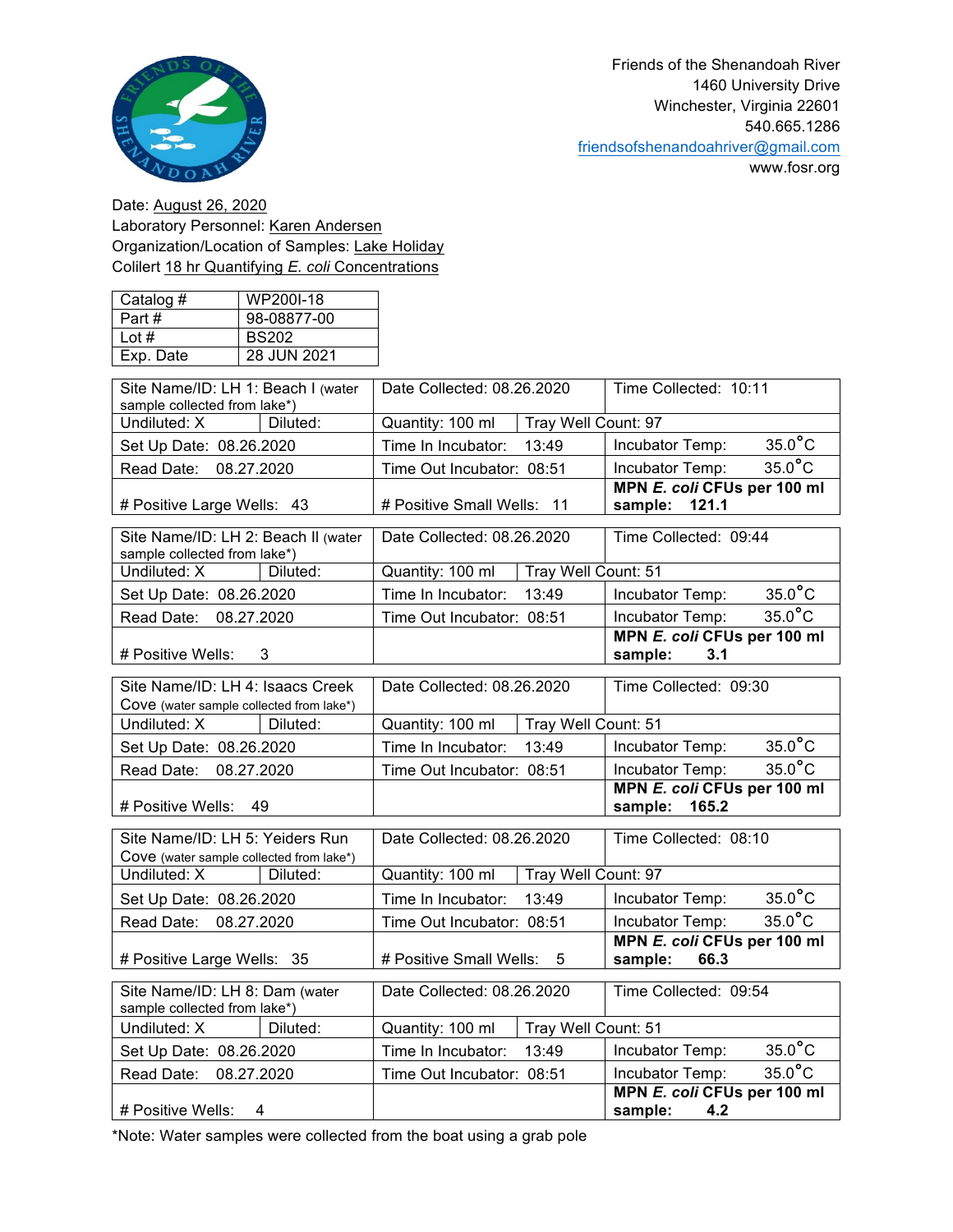

www.fosr.org

Date: September 02, 2020 Laboratory Personnel: Karen Andersen Organization/Location of Samples: Lake Holiday Colilert 18 hr Quantifying *E. coli* Concentrations

| Catalog # | WP200I-18    |
|-----------|--------------|
| Part#     | 98-08877-00  |
| Lot $#$   | <b>BS202</b> |
| Exp. Date | 28 JUN 2021  |

| Site Name/ID: LH 1: Beach I (water<br>sample collected from lake*)           | Date Collected: 09.02.2020              | Time Collected: 09:37                          |  |
|------------------------------------------------------------------------------|-----------------------------------------|------------------------------------------------|--|
| Undiluted: X<br>Diluted:                                                     | Tray Well Count: 97<br>Quantity: 100 ml |                                                |  |
| Set Up Date: 09.02.2020                                                      | 15:23<br>Time In Incubator:             | $35.0$ °C<br>Incubator Temp:                   |  |
| Read Date: 09.03.2020                                                        | Time Out Incubator: 10:21               | $35.0^{\circ}$ C<br>Incubator Temp:            |  |
| # Positive Large Wells:<br>7                                                 | # Positive Small Wells:<br>0            | MPN E. coli CFUs per 100 ml<br>sample:<br>7.5  |  |
| Site Name/ID: LH 2: Beach II (water<br>sample collected from lake*)          | Date Collected: 09.02.2020              | Time Collected: 09:10                          |  |
| Undiluted: X<br>Diluted:                                                     | Quantity: 100 ml<br>Tray Well Count: 51 |                                                |  |
| Set Up Date: 09.02.2020                                                      | Time In Incubator:<br>15:23             | $35.0$ °C<br>Incubator Temp:                   |  |
| Read Date: 09.03.2020                                                        | Time Out Incubator: 10:21               | $35.0^{\circ}$ C<br>Incubator Temp:            |  |
| # Positive Wells:<br>$\overline{2}$                                          |                                         | MPN E. coli CFUs per 100 ml<br>sample:<br>2.0  |  |
| Site Name/ID: LH 4: Isaacs Creek<br>Cove (water sample collected from lake*) | Date Collected: 09.02.2020              | Time Collected: 08:43                          |  |
| Undiluted: X<br>Diluted:                                                     | Quantity: 100 ml<br>Tray Well Count: 97 |                                                |  |
| Set Up Date: 09.02.2020                                                      | 15:23<br>Time In Incubator:             | $35.0^{\circ}$ C<br>Incubator Temp:            |  |
| Read Date: 09.03.2020                                                        | Time Out Incubator: 10:21               | $35.0^{\circ}$ C<br>Incubator Temp:            |  |
| # Positive Large Wells:<br>8                                                 | # Positive Small Wells:<br>0            | MPN E. coli CFUs per 100 ml<br>sample:<br>8.6  |  |
| Site Name/ID: LH 5: Yeiders Run<br>Cove (water sample collected from lake*)  | Date Collected: 09.02.2020              | Time Collected: 08:12                          |  |
| Undiluted: X<br>Diluted:                                                     | Quantity: 100 ml<br>Tray Well Count: 97 |                                                |  |
| Set Up Date: 09.02.2020                                                      | Time In Incubator:<br>15:23             | $35.0^{\circ}$ C<br>Incubator Temp:            |  |
| Read Date: 09.03.2020                                                        | Time Out Incubator: 10:21               | $35.0^{\circ}$ C<br>Incubator Temp:            |  |
| 14<br># Positive Large Wells:                                                | # Positive Small Wells:<br>0            | MPN E. coli CFUs per 100 ml<br>16.1<br>sample: |  |
| Site Name/ID: LH 8: Dam (water<br>sample collected from lake*)               | Date Collected: 09.02.2020              | Time Collected: 09:22                          |  |
| Undiluted: X<br>Diluted:                                                     | Quantity: 100 ml<br>Tray Well Count: 51 |                                                |  |
| Set Up Date: 09.02.2020                                                      | Time In Incubator:<br>15:23             | $35.0^{\circ}$ C<br>Incubator Temp:            |  |
| 09.03.2020<br>Read Date:                                                     | Time Out Incubator: 10:21               | $35.0^{\circ}$ C<br>Incubator Temp:            |  |
| # Positive Wells:<br>3                                                       |                                         | MPN E. coli CFUs per 100 ml<br>sample:<br>3.1  |  |

\*Note: Water samples were collected from the boat using a grab pole